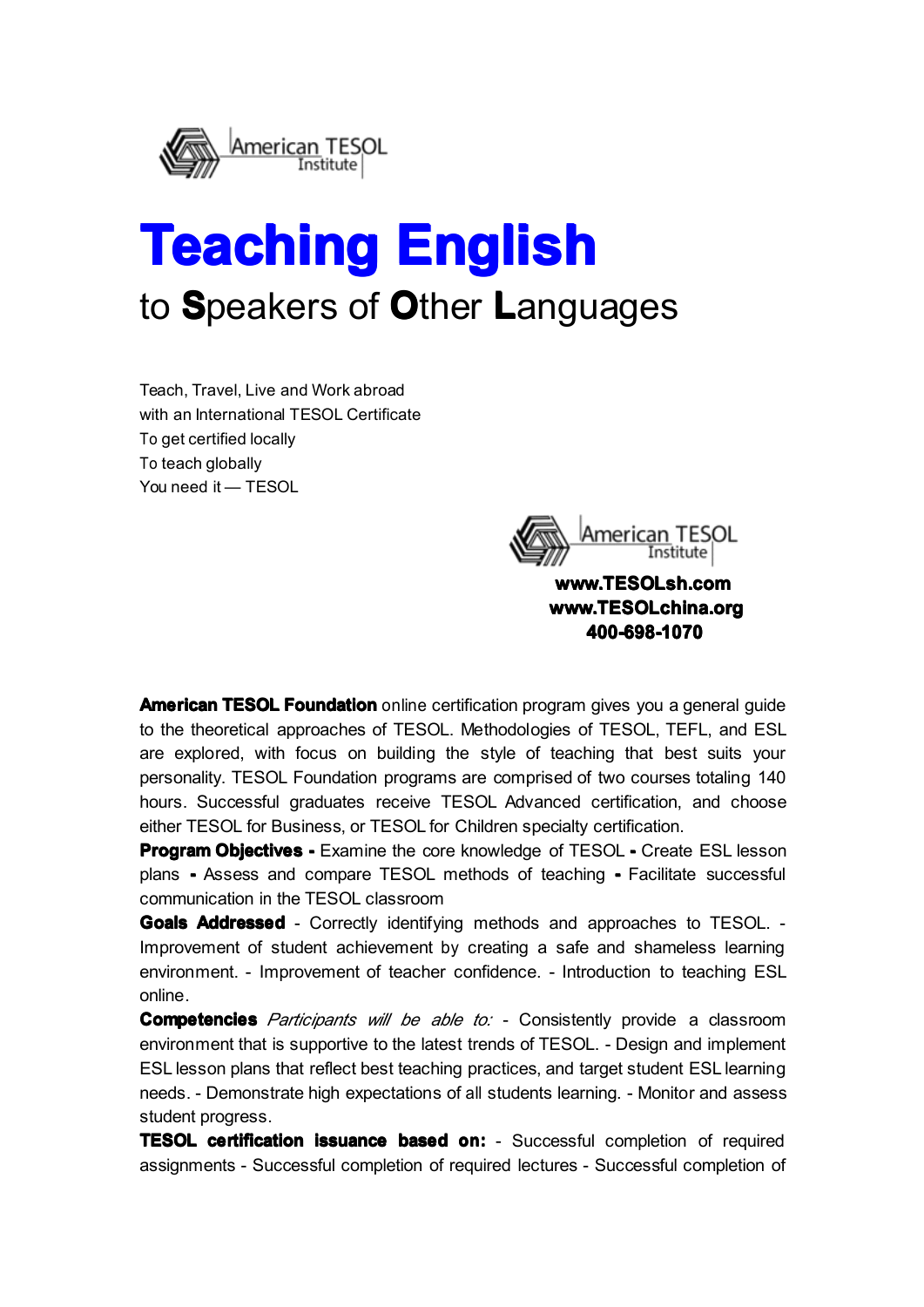required quizzes - Successful completion of required thesis

**Distance Learning** - Allows you to create your own learning environment - Allows you to complete studies at your own pace - Allows you to fit curriculum into <sup>a</sup> busy lifestyle **How it Works Online** - Utilization of learning software such as Moddle, Adobe Connect, &Php Live - Login to complete assignments and view you progress towards TESOL certification - Interact live with American TESOL instructors via webcam & chat

**Program Completion** - American TESOL Advanced Certification - American TESOL for Children or American TESOL for Business Certification **-** Optional job placement teaching English abroad to adults or children

**Requirements** - A computer and internet connection - English fluency - GED or High School Diploma

American TESOL Institute Foundation TESOL Program includes 3 e-books, and consists of assignments and readings from Cambridge University Teaching English to Speakers of Other Languages textbook, and either Teaching English to Children, or Barrons ESL Guide to American Business English. All materials are included in the tuition price.





 $\label{eq:optimal} \begin{minipage}{0.9\textwidth} \begin{minipage}{0.9\textwidth} \begin{minipage}{0.9\textwidth} \begin{minipage}{0.9\textwidth} \begin{minipage}{0.9\textwidth} \begin{minipage}{0.9\textwidth} \begin{minipage}{0.9\textwidth} \begin{minipage}{0.9\textwidth} \begin{minipage}{0.9\textwidth} \begin{minipage}{0.9\textwidth} \begin{minipage}{0.9\textwidth} \begin{minipage}{0.9\textwidth} \begin{minipage}{0.9\textwidth} \begin{minipage}{0.9\textwidth} \begin{minipage}{0.9\textwidth} \begin$ .<br>Plus is review of the basics of Krigfiels generous:<br>seleing seriester, coverentlyst and reek forms - and in<br>treator of Americanders/managements and culture

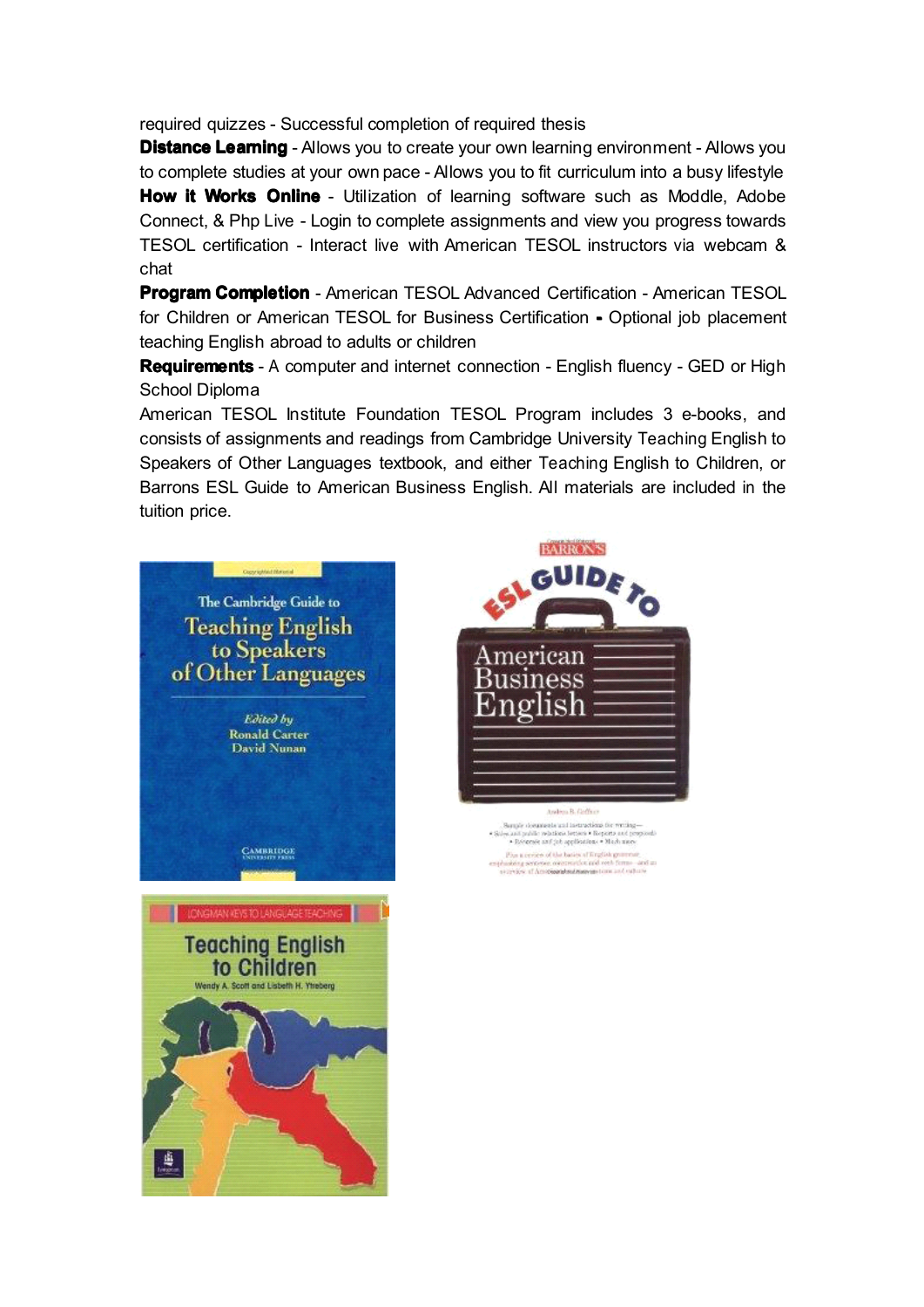#### **Module One – 3 Hours**

Reading Assignment - Chapters 1 - 3, Cambridge Guide to TESOL What do the acronyms TESOL, SLA, L1 and L2 stand for? Guide to acronyms Describe the bottom-up and top-down listening processes Guide to Listening Processes Acronyms & Listening Processes Quiz

#### **Module Two – 3 Hours**

Name and describe the four fundamental properties of spoken language Guide to properties of spoken language

Properties of spoken language Quiz

#### **Module Three – 3 Hours**

Name and describe three examples of input sources used to teach listening Guide to input sources Input Sources Quiz

#### **Module Four– 3 Hours**

Reading Assignment - Chapters 4 - 6, Cambridge Guide to TESOL Name and describe the four major processes of speech production Guide to speech production Speech Production Quiz **Module Five – 1 Hour**

Wikipedia Reading Assignment

Define Pedagogy:

Guide to pedagogy

### **Module Six – 3 Hours**

Video Assignment - Observing Standards-in-Action: ESL Classroom Lesson

Reading Assignment - Approaches to TESOL PDF document

e-book Reading Assignment

Name and describe techniques and methods that are successful in English L 2 writing classrooms.

Guide to L2 classrooms

TESOL Methods & Approaches Quiz

#### **Module Seven – 3 Hours**

e-book Reading Assignment PDF document Define: Grammar, Morphology and Syntax Guide to Grammar, Morphology and Syntax Grammar, Morphology and Syntax Quiz

#### **Module Eight – 3 Hours**

Reading Assignment - Review Chapter 5, Cambridge Guide to TESOL Discuss formal and functional grammar approaches

Guide to functional and formal approach

# **Module Nine – 2 Hours**

SEP Reading Assignment Briefly describe the philosophy of connectionism Guide to connectionism

#### **Module Ten – 5 Hours**

Reading Assignment - Chapters 6 - 7, Cambridge Guide to TESOL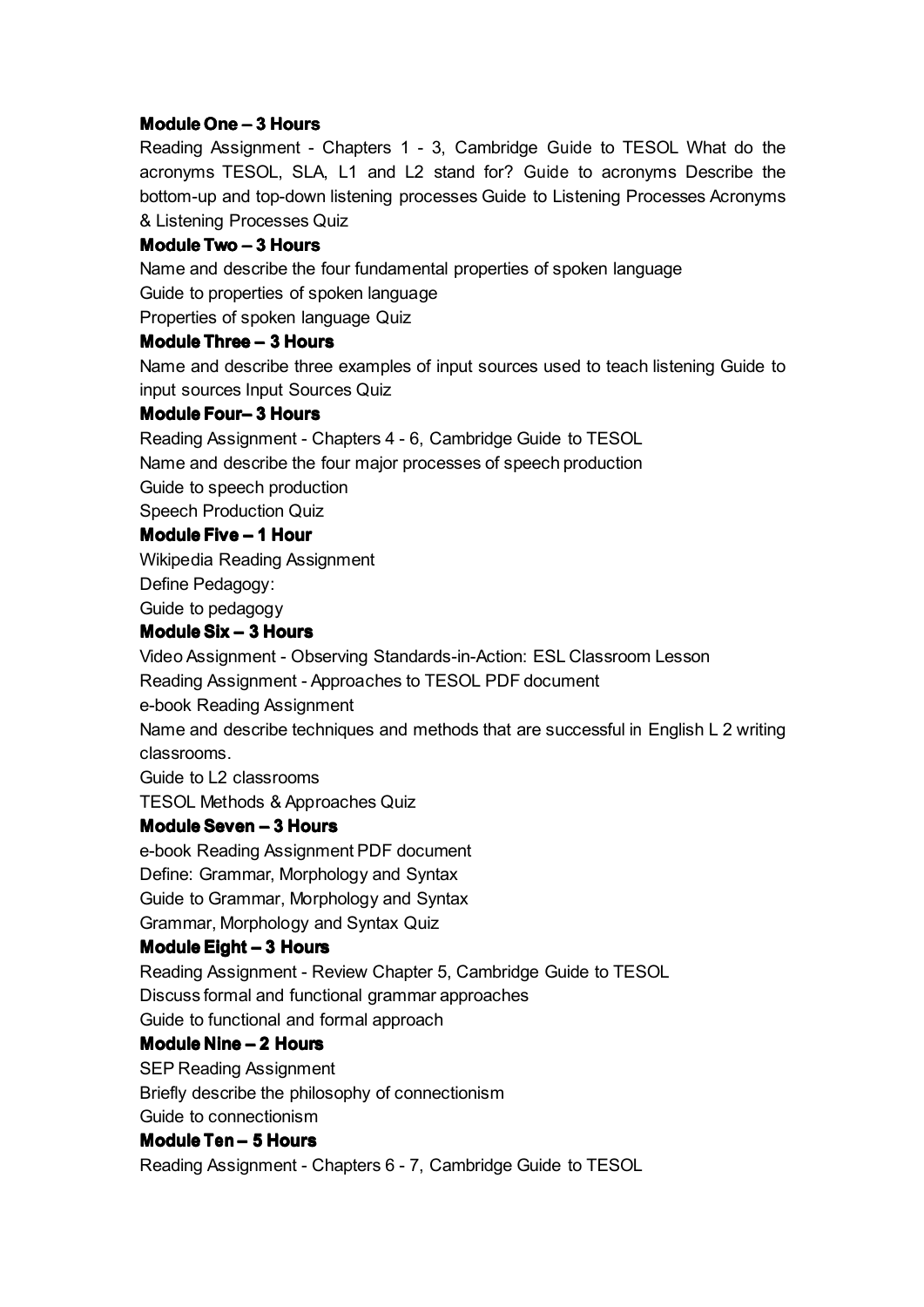In writing practices, Lewis concentrates on what he calls lexical chunks. Describe the characteristics of the lexical approach.

Guide to lexis.

## **Module Eleven – 3 Hours**

*Preparing for the Classroom*

Video Assignment - How to Teach Resource

Guide to Lesson Planning e-book PDF document

Create 5 lesson plans using <sup>a</sup> 45 minute template

Guide to lesson plans

### **Module Twelve – 3 Hours**

Reading Assignment - Chapters 8 - 10, Cambridge Guide to TESOL

Define pronunciation; also, describe its elements.

Guide to pronunciation.

Elements of Pronunciation Quiz

# **Module Thirteen – 2 Hours**

What learning materials/teaching aids will you utilize in the TESOL classroom? Guide to teaching aids.

### **Module Fourteen Fourteen– 2 Hours**

Reading Assignment - Chapters 11 - 13, Cambridge Guide to TESOL

Define Psycholinguistics and Bilingualism.

Guide to psycholinguistics.

### **Module Fifteen – 6 Hours**

Reading Assignment - Chapter 14, Cambridge Guide to TESOL & American TESOL Advanced Course E-Book pages 7 - 35

Define sociolinguistics, and the difference between macro and micro sociolinguistics.

Guide to sociolinguistics.

*Approaches to TESOL*

Describe five approaches to TESOL

Guide to approaches and methods.

# **Module Sixteen – 3 Hours**

Reading Assignment - Chapter 15, Cambridge Guide to TESOL

What are the different ways you can utilize computers in the classroom? Guide to CALL.

Extra Credit - Create a Lesson for CALL

# **Module Seventeen – 3 Hours**

Reading Assignment - Chapters 16 - 19, Cambridge Guide to TESOL

Define Observation and its four broad functions in context to TESOL teaching.(Chapter 16)

Guide to observation.

# **Module Eighteen Eighteen– 3 Hours**

Reading Assignment - Chapters 20 - 21, Cambridge Guide to TESOL

Video Assignment - Student Assessment

What are the different concepts you will explore when doing student assessments? (Chapter 20)